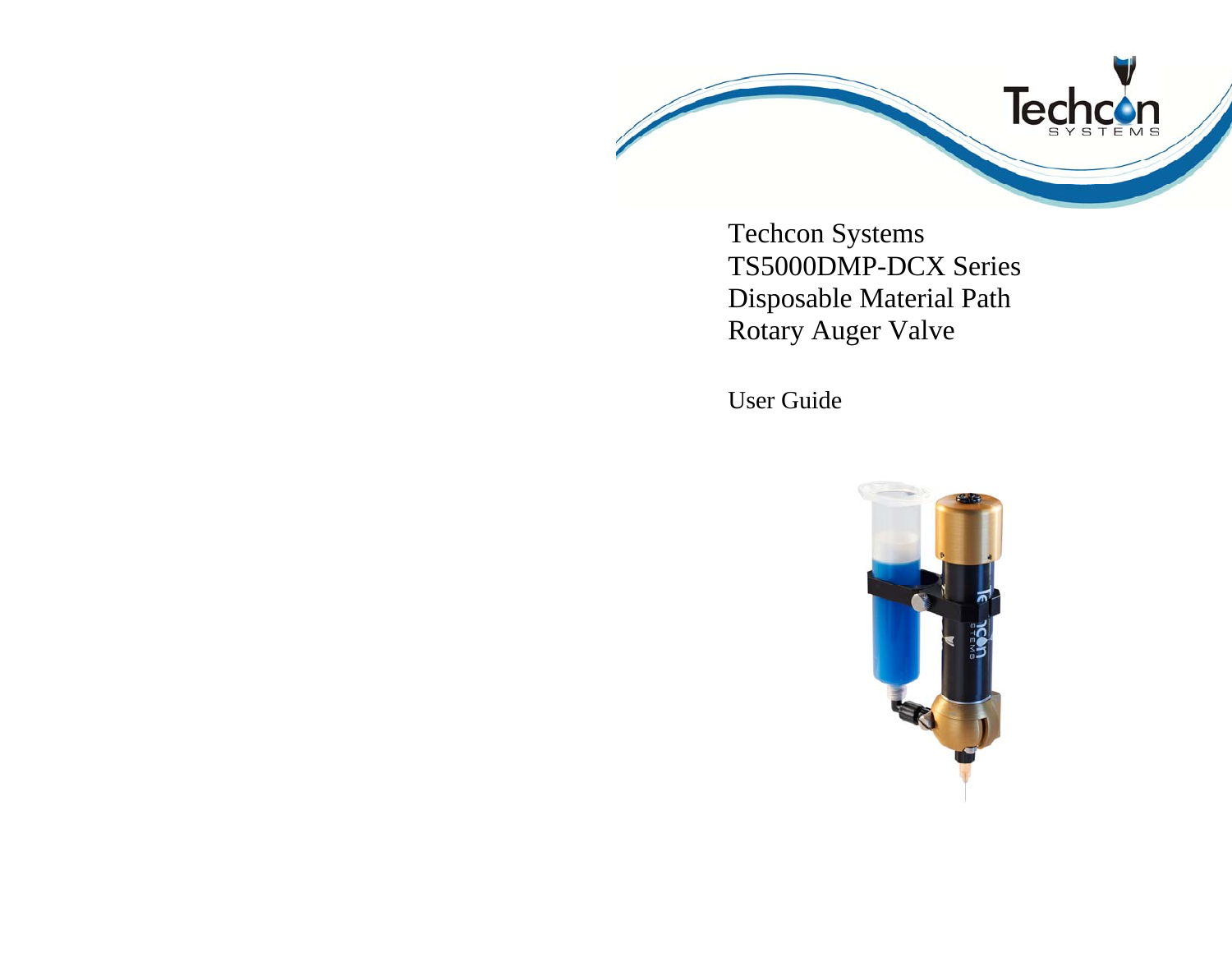# **CONTENTS**

|     | Page number |  |
|-----|-------------|--|
| 1.  |             |  |
| 2.  |             |  |
| 3.  |             |  |
| 4.  |             |  |
| 5.  |             |  |
| 6.  |             |  |
| 7.  |             |  |
| 8.  |             |  |
| 9.  |             |  |
| 10. |             |  |
| 11. |             |  |
| 12. |             |  |
| 13. |             |  |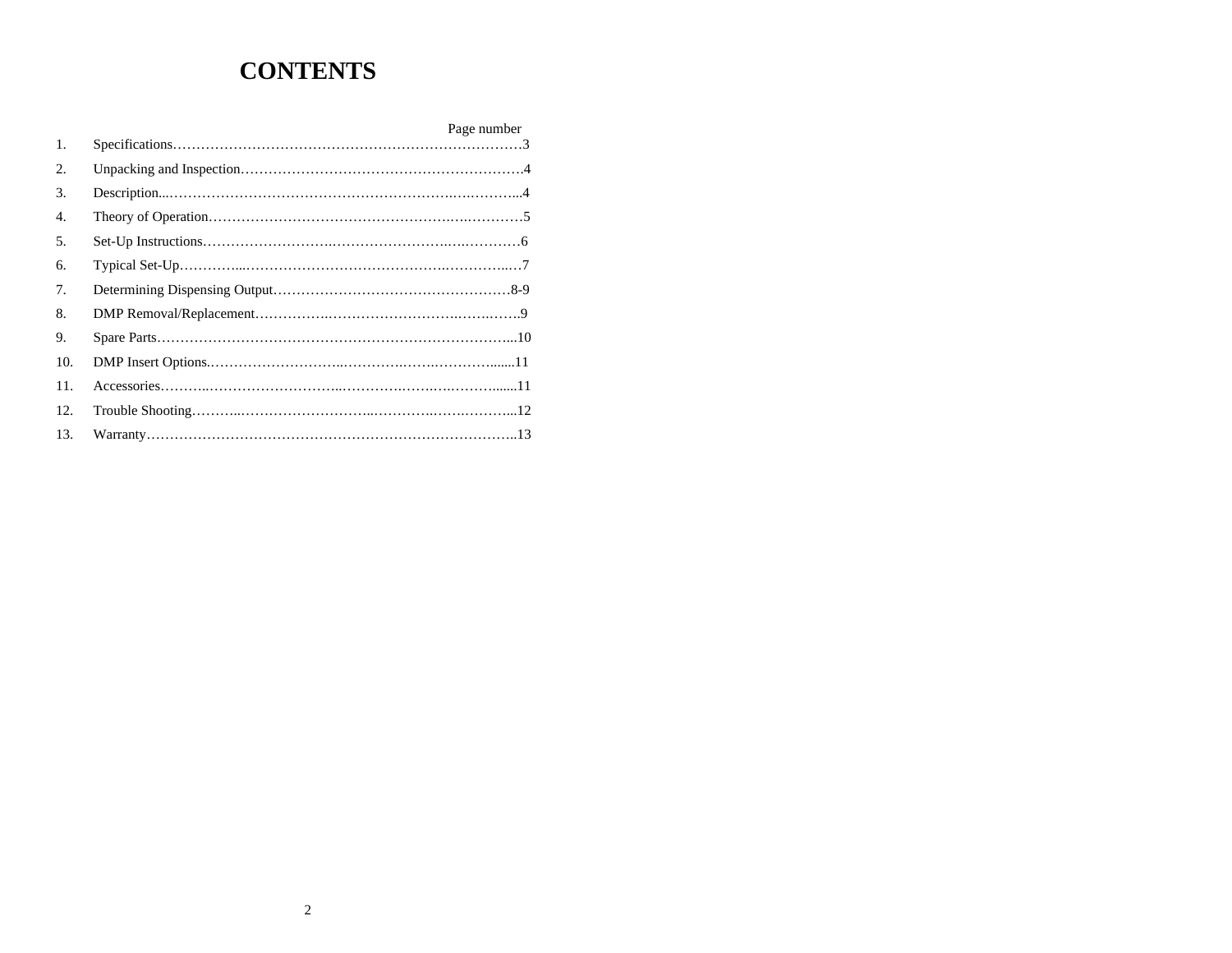### **1. SPECIFICATIONS**

|                                  | TS5000DMP-DCX-                                  | <b>TS5000DMP-DCX-SL</b>                         | <b>TS5000DMP- DCX-SR</b>                        |
|----------------------------------|-------------------------------------------------|-------------------------------------------------|-------------------------------------------------|
| <b>Size</b>                      | 5.88" Length X 3.56"<br>$(149.35$ mm X 90.42mm) | 5.88" Length X 3.56"<br>$(149.35$ mm X 90.42mm) | 5.88" Length X 3.56"<br>$(149.35$ mm X 90.42mm) |
| Weight                           | $0.73$ lb $(331g)$                              | $0.73$ lb $(331g)$                              | $0.73$ lb $(331g)$                              |
| Body width                       | $1.56$ " (39.6mm)                               | $1.30$ " (33mm)                                 | $1.30$ " (33mm)                                 |
| Door open<br>location            | Right hand side                                 | Left hand side                                  | Right hand side                                 |
| Fluid Inlet<br>Port              | Female Luer lock                                | Female Luer lock                                | Female Luer lock                                |
| <b>Fluid Outlet</b><br>Port      | Male Luer Lock                                  | Male Luer Lock                                  | Male Luer Lock                                  |
| Maximum<br><b>Fluid Pressure</b> | 30 psi (2bar)                                   | 30 psi (2bar)                                   | $30$ psi $(2bar)$                               |
| Operating<br>Frequency           | Exceeds 300 cycles/min.                         | Exceeds 300 cycles/min.                         | Exceeds 300 cycles/min.                         |
| Mounting                         | 1" (25.4mm) Channel                             | 1" (25.4mm) Channel                             | 1" (25.4mm) Channel                             |
| <b>Wetted Parts</b>              | Delrin <sup>®</sup> , Nylon, Viton <sup>®</sup> | Delrin <sup>®</sup> , Nylon, Viton <sup>®</sup> | Delrin <sup>®</sup> , Nylon, Viton <sup>®</sup> |
| Viscosity<br>Range               | $30,000 \text{cps} - 1,300,000 \text{cps}$      | $30,000 \text{cps} - 1,300,000 \text{cps}$      | $30,000 \text{cps} - 1,300,000 \text{cps}$      |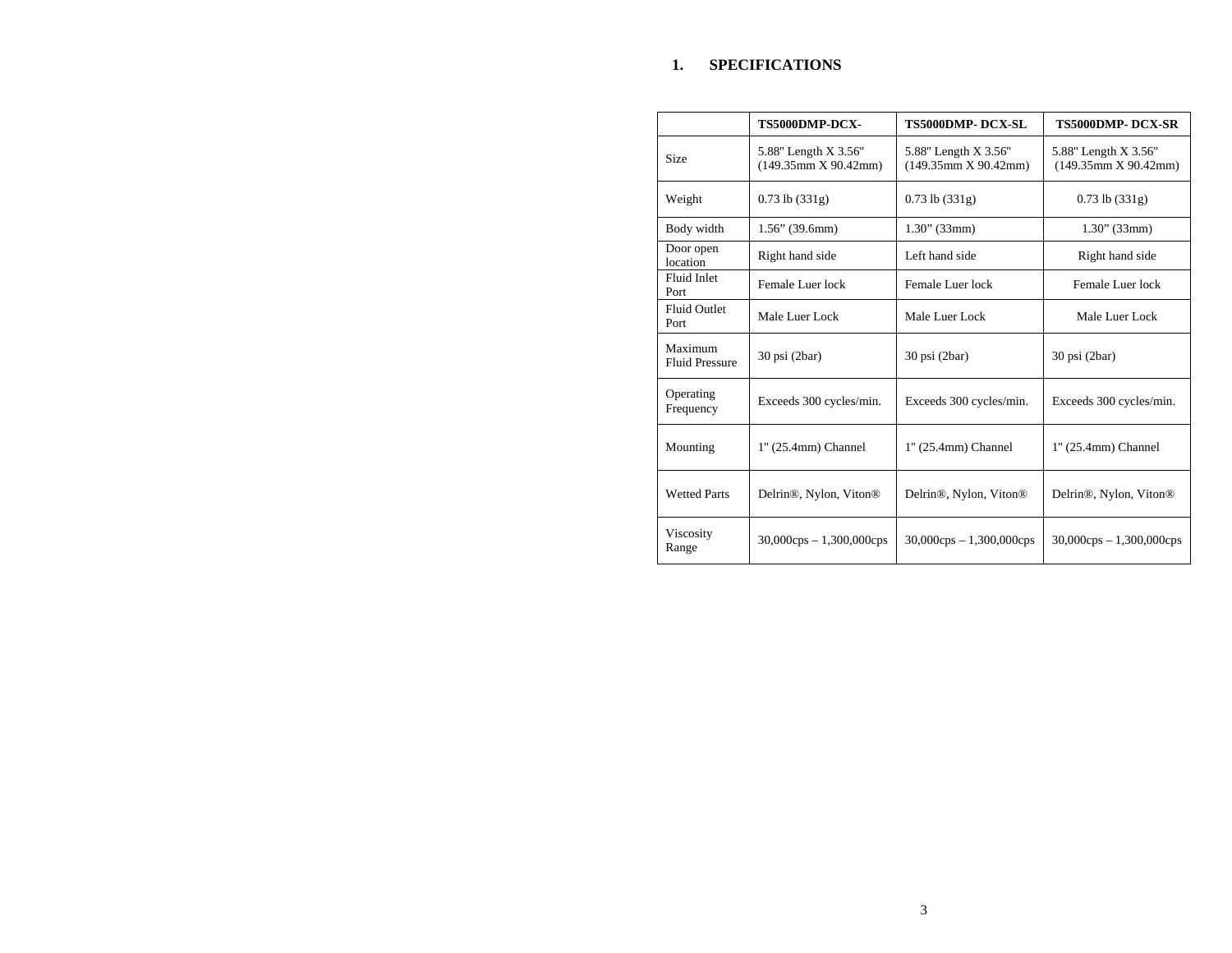# **Encoder DMP Options**

Techcon Systems can offer the TS5000DMP-DCX with an encoder fitted to the DC motor. This configuration is available with a right hand side door opening. Due to machine integration restrictions, the encoder option is available with the flexibility of 3 encoder positions:

| <b>PART NUMBER</b>  | <b>DESCRIPTION</b>                          |
|---------------------|---------------------------------------------|
| TS5000DMP-E         | DMP Valve With 105° Encoder position        |
| <b>TS5000DMPE-0</b> | DMP Valve With $0^{\circ}$ Encoder position |
| TS5000DMPE-15       | DMP Valve With 15° Encoder position         |

For spare parts, technical drawings, dimensional drawings, wiring diagrams or encoder information, relating to the encoder valve option, please contact Techcon Systems.

#### **2.UNPACKING AND INSPECTION**

Carefully unpack the valve and examine the items contained in the carton. These will include:

- $\bullet$ Valve assembly
- $\bullet$ Valve bracket and syringe bracket
- $\bullet$ Sample syringe kit and tip kit
- $\bullet$ Sample DMP feed screw/chamber (1 each of 6, 8 and 16-pitch)
- $\bullet$ User guide

Inspect the unit for any damaged which may have occurred in transit. If such damage has occurred, notify the carrier at once. Claim for damage must be made by the consignee to the carrier, and should be reported to the manufacturer.

#### **3.DESCRIPTION**

The TS5000DMP-DCX Series Rotary Microvalve takes a revolutionary unique approach to solving some of the most difficult dispensing problems. Twocomponent fluids present a significant dispensing challenge, and the possibility of destroying precision valve components, upon premature curing. Highly abrasive fluids eventually decrease accuracy that is followed by total valve failure. With the patented Disposable Material Path (DMP) Rotary Microvalve from Techcon Systems, those concerns are erased.

A precision molded feed screw and chamber is captured in a "clamshell" design valve housing. Inexpensive disposable feed screw and chamber components may be changed quickly and easily. Cleanup is reduced to simply changing out the disposable material path. An inexpensive stock of disposable valve components replaces an inventory of back up valves.

The accuracy of the TS5000DMP-DCX valve meets the needs of users previously constrained to lower accuracy of time/pressure dispensing. It also meets the maintenance cost targets of users previously relegated to recurring, maintenance of non-disposable path valves. Current TS5000 Rotary Microvalve customers may find the accuracy of the TS5000DMP-DCX valve meet their current accuracy specifications.

### **13. LIMITED WARRANTY**

Manufacturer warrants this product to the original purchaser for a period of one (1) year from date of purchase to be free from defects in material and workmanship, but not against damages by misuse, negligence, accident, faulty installations and instructions. Manufacturer will repair or replace (at factory's option), free of charge, any component of the equipment thus found to be defective, on return of the component, "PREPAID" to the factory during the warranty period. In no event shall any liability or obligation of the Manufacturer arising from this warranty exceed the purchase price of the equipment. This warranty is only valid if the defective product is returned as a complete assembly without physical damage. The Manufacturer's liability, as stated herein, cannot be altered or enlarged except by a written statement signed by an officer of the company. In no event shall the Manufacturer be liable for consequential or incidental damages. A return authorization is required from Techcon Systems prior to shipping a defective unit to the factory.

Manufacturer reserves the right to make engineering product modifications without notice.

All returns must be issued with a Returns Authorization number, prior to return. Send warranty returns to:

### **Americas and Asia**

OK International Garden Grove Division 12151 Monarch Street Garden Grove, Ca 92841

#### **Europe**

OK International Eagle Close Chandler's Ford Ind Est Eastleigh Hampshire SO53 4NF United Kingdom

# www.techconsystems.com

Delrin®, Viton® and Teflon® are registered trademarks of E.I. DuPont.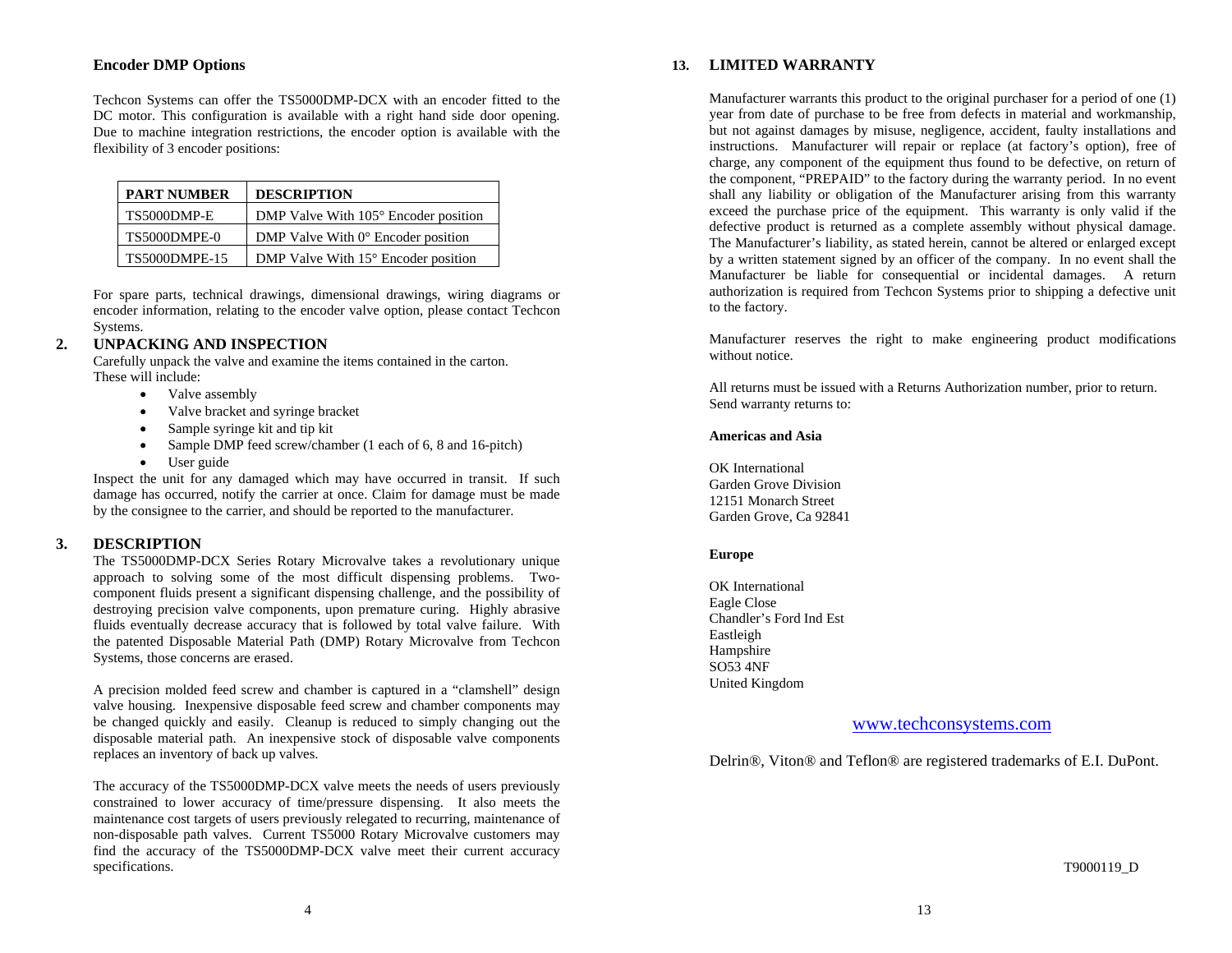# **12. TROUBLE SHOOTING**

| <b>PROBLEM</b>                                | <b>POSSIBLE CAUSE</b>                        | <b>CORRECTION</b>                                                  |  |
|-----------------------------------------------|----------------------------------------------|--------------------------------------------------------------------|--|
|                                               | Dispense tip is plugged                      | Replace tip                                                        |  |
|                                               | Motor does not receive signal                | Make sure all connections are<br>secured                           |  |
| No Fluid Flow                                 | Motor running in reverse                     | Reverse motor cable<br>connection                                  |  |
|                                               | Syringe barrel of dispense fluid<br>is empty | Replace with new syringe<br>barrel, of fluid                       |  |
|                                               | Fluid feed pressure is too low               | Increase feed pressure.                                            |  |
|                                               | Feed screw damaged                           | Replace with new feed<br>screw/chamber                             |  |
| Inconsistent                                  | Fluid pressure fluctuating                   | Make sure fluid pressure is<br>constant                            |  |
| <b>Fluid Flow</b>                             | Valve on time is too short                   | Increase valve on time                                             |  |
|                                               | Excessive motor reverse time                 | Reduce reverse time or turn<br>off completely.                     |  |
| Fluid drools after<br>the valve turned<br>off | Air trapped in fluid housing                 | Purge valve properly                                               |  |
|                                               | Air trapped in feed screw<br>chamber         | Purge valve properly                                               |  |
| Dispense tip                                  | Air trapped in fluid reservoir               | Remove air from reservoir                                          |  |
| clogged                                       | Excessive fluid feed pressure                | Reduce pressure or turn off<br>pressure when the valve is<br>idle. |  |
|                                               | Tip contacting substrate                     | Increase dispense height                                           |  |

#### **4.THEORY OF OPERATION** (refer to figure 1.0)

The TS5000DMP-DCX Series Rotary Microvalve dispenses fluid with a positive displacement action using a rotary feed screw principle. Fluid is held in a feed reservoir (2), normally a syringe barrel or cartridge, under a positive head of air, between 1 to 20 psi (0.07 to 1.38bar), depending upon the viscosity of the fluid. The positive air pressure, supplied by the air line (1), forces the fluid out of the syringe barrel (2) into the material feed path (3) then to the feed screw chamber (5). Fluid flows from this point (5) to the dispense point (4) and is controlled by the feed screw rotation in the feed direction. The feed screw is driven by the DC motor (6). Applying a DC voltage signal to the DC motor (6), will rotate the feed screw and the fluid will be forced out the dispense tip (4). The actual fluid deposited is dependent upon adhesion of the dispensed fluid to the substrate. Shearing of the fluid is achieved by reverse Z-motion (tip retraction). When the motor stops, the unit remains in position for a fraction of a second (dwell) to allow the last drop of fluid to flow out of the dispense tip. After the dwell period, the automation equipment moves the TS5000DMP-DCX valve to the next position.



**Figure 1.0**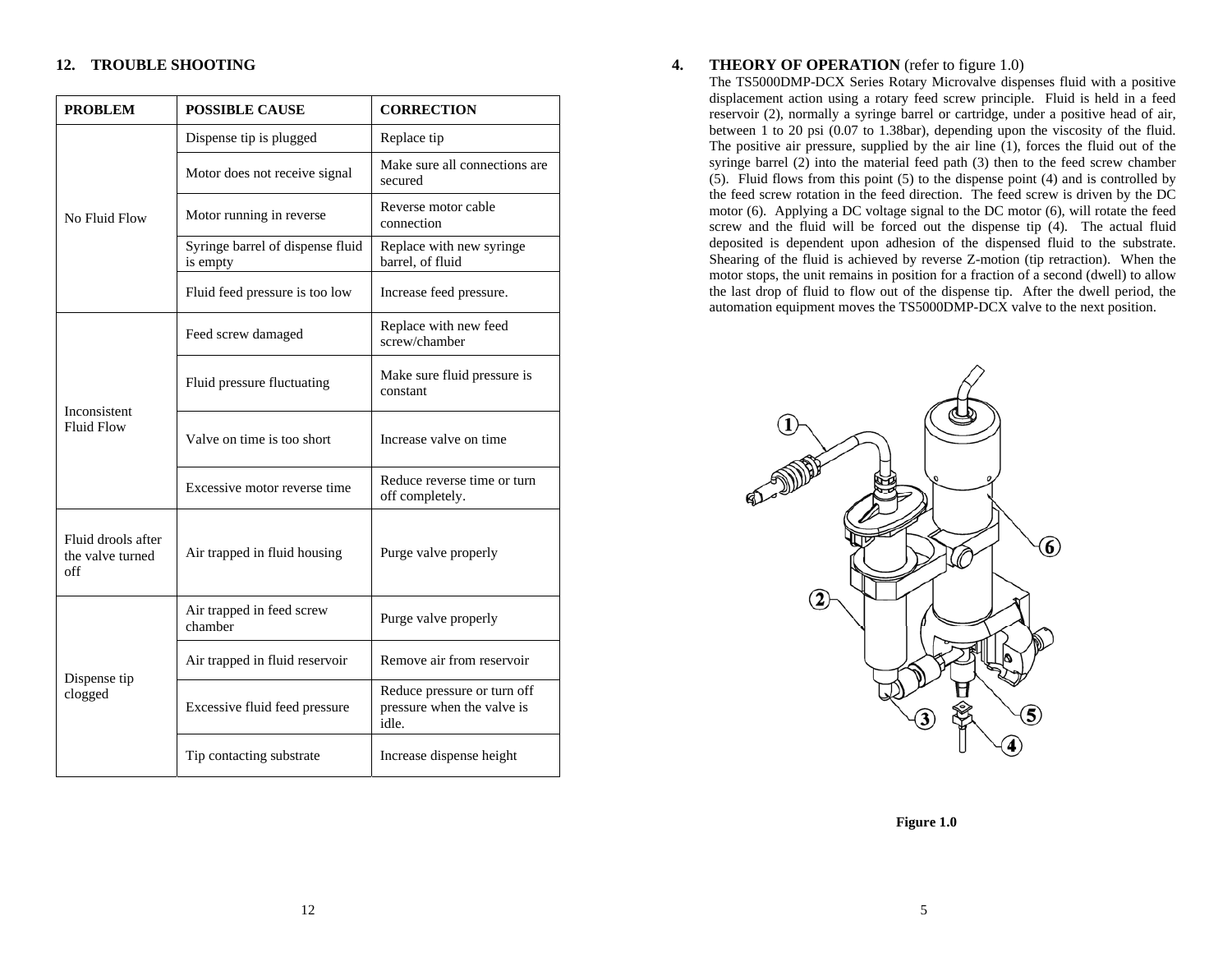#### **5.SET-UP INSTRUCTIONS**

### **Mechanical Mounting:**

Normally, the TS5000DMP-DCX Series valve is used on an automated XYZ table, with full motion control in the three planes. It is very important that the valve is mounted on the Z-axis gantry, in a secure manner, that will not allow loosening during dispense operation. The Z-axis must move in a precise and repeatable motion for successful dispensing.

The provided mounting bracket, or customer supplied bracket, must be attached to the Z-axis in a manner that will provide the valve perpendicular travel to the horizontal plane of the surface on which the fluid will be dispensed. The mounting should provide a means of accurately adjusting the distance between the dispense tip and the substrate surface such as a touchdown sensing device or a fixed distance standoff.

### **Air Connection:**

Filtered air supply must be precisely regulated and should be set between 1-20 psi (0.07 to 1.38bar). The air supply is not used as the main dispensing force. It is only required to move fluid to the feed screw chamber.

#### **Electrical Connection:**

The TS5000DMP-DCX Series valve requires an electrical connection of two wires for the DC motor. The motor lead wires are 24'' (609.60mm) in length. The black lead wire should be connected to the negative or neutral lead from the motor control voltage source. To verify the connection, check the rotation direction of the feed screw. When correctly connected, a positive voltage signal will drive the feed screw in a counter clockwise direction when view from the dispense tip end.

The recommended controller for the TS5000DMP-DCX Series valve is the TS500R. If another controller is used make sure the control voltage signal is precisely controlled. The signal should be from a regulated power supply and should be shunted to positive motor stop. Below is a diagram of a simple braking circuit:



NOTE: Relay coil can be connected to separate control



| <b>PART NUMBER</b> | <b>DESCRIPTION</b>                                       |
|--------------------|----------------------------------------------------------|
| DMP6-10            | 6 Pitch DMP Assembly, Fixed Red Collar, 10 per pack      |
| $DMP6R-10$         | 6 Pitch DMP Assembly, Rotating Red Collar, 10 per pack   |
| <b>DMP8-10</b>     | 8 Pitch DMP Assembly, Fixed Black Collar, 10 per pack    |
| <b>DMP8R-10</b>    | 8 Pitch DMP Assembly, Rotating Black Collar, 10 per pack |
| DMP16-10           | 16 Pitch DMP Assembly, Fixed Blue Collar, 10 per pack    |
| DMP16R-10          | 16 Pitch DMP Assembly, Rotating Blue Collar, 10 per pack |

# **11. STANDARD ACCESSORIES**

| <b>PART NUMBER</b> | <b>DESCRIPTION</b>             |
|--------------------|--------------------------------|
| 5000-000-005       | <b>Valve Mounting Bracket</b>  |
| 5000-015-000       | TS-SS Sample Tip Kit           |
| TS3706             | Syringe Bracket Kit            |
| TSD1135-18         | 6 Pin DIN Socket               |
| 71003RHB           | 10cc Receiver Head, 3ft (0.9M) |
| 73003RHB           | 30cc Receiver Head, 3ft (0.9M) |

# **11.1 OPTIONAL ACCESSORIES**

| <b>PART NUMBER</b> | <b>DESCRIPTION</b>          |
|--------------------|-----------------------------|
| TN00DKIT           | Complete Dispensing Tip Kit |
| 9000-000-112       | Sample Tip Kit              |
| 5000-000-082       | TS-SS Tip Torque Tool       |

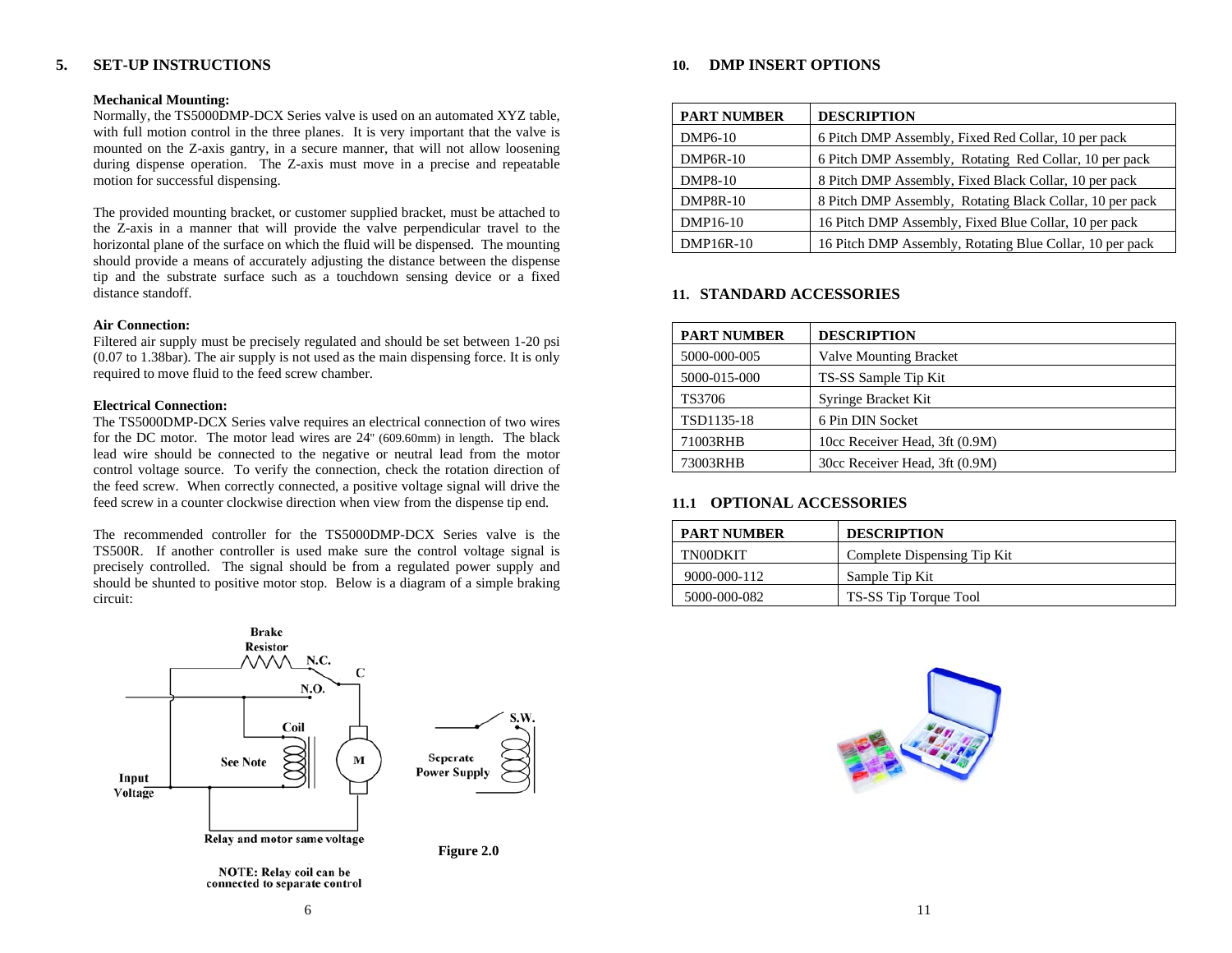

**NOTE: When replacing the motor (6) and square drive (8), Loctite #86 AVV must be used, to bond the square drive to the motor shaft. The square drive must be flush with the end of the motor shaft and any visible excess must be cleaned off.** 



| <b>ITEM</b>    | <b>PART NUMBER</b>    | <b>DESCRIPTION</b>           | <b>OTY</b> |
|----------------|-----------------------|------------------------------|------------|
| 1              | TSD1415-12            | Cable                        |            |
| 2              | TSD1401-7             | <b>Bushing</b>               | 1          |
| 3              | 5000-000-171          | Sleeve Cap                   | 1          |
| $\overline{4}$ | TSD1103-334           | Cap Screw                    | 4          |
| 5              | 5000-000-346          | <b>Motor Sleeve</b>          | 1          |
| 6              | TSD1412-61            | Motor                        | 1          |
| 7              | T1000295              | <b>Motor Mounting Plate</b>  | 1          |
| 8              | 2200-000-011          | Square Drive                 | 1          |
| 9              | TSD1103-330           | <b>Mounting Plate Screws</b> | 3          |
| 10             | TSD1103-14            | Body Screw, Long             | 1          |
| 11             | TSD1103-10            | Body Screw, Short            | 1          |
| 12             | A0100167              | Body For TS5000DMP-DCX       | 1          |
| $12*$          | A0100184              | Body For TS5000DMP-DCXL      | 1          |
| 13             | <b>See Section 10</b> | <b>DMP</b> Insert            |            |

**6.TYPICAL SYSTEM SET-UP** 





**Figure 4.0**